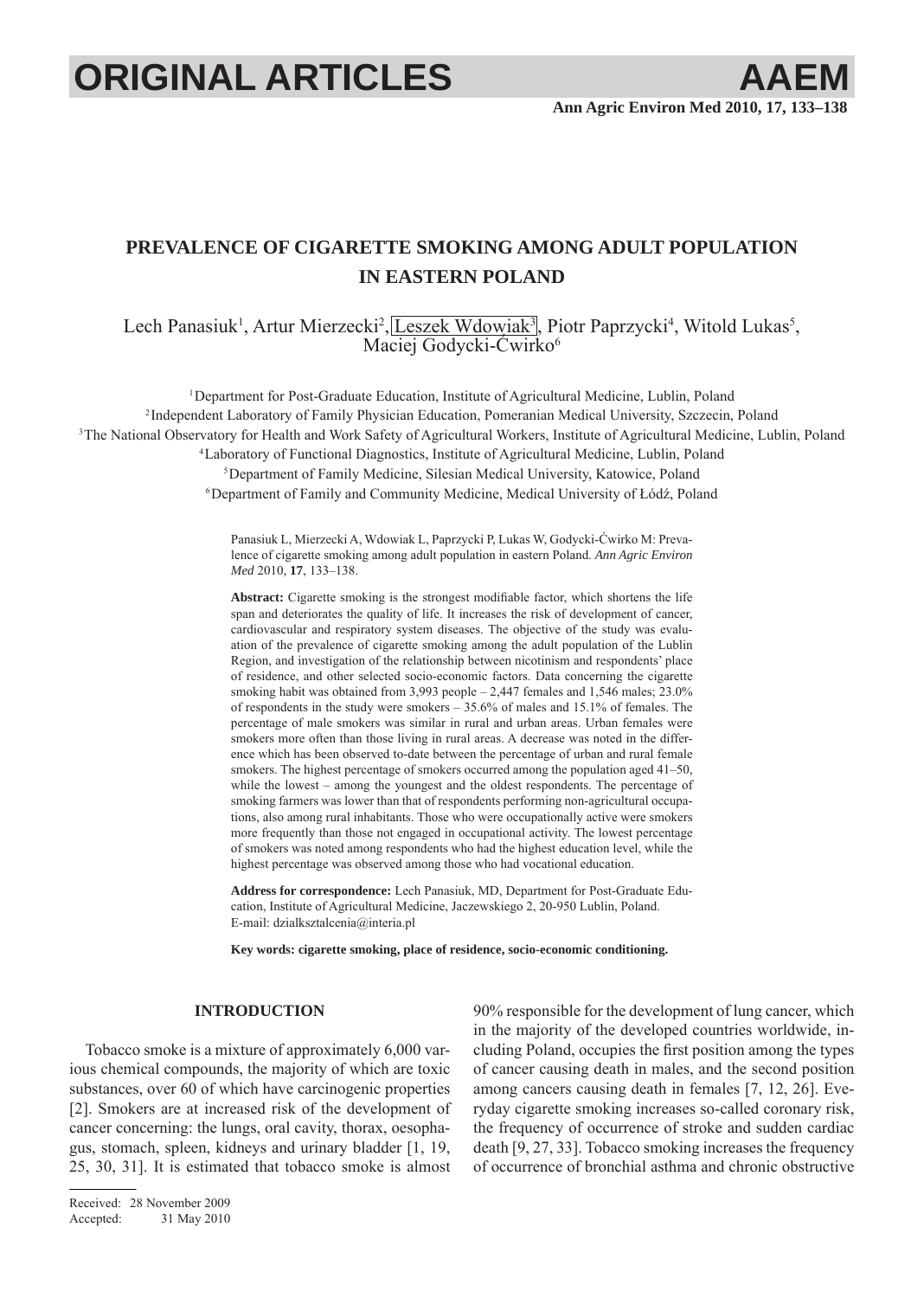pulmonary disease (COPD) [14, 28]. Tobacco smoking, including passive smoking, by pregnant women unfavourably affects the development of the foetus [4, 34]. Despite the fact that tobacco smoking is the strongest modifiable factor shortening life span and deteriorating the quality of life, the prevalence of this habit still remains high. According to the data by the WHO, in 2007 in the world, as many as 37.0% of males and 23.0% of females were active smokers [35]. Few studies have been conducted in Poland comparing the prevalence of the cigarette smoking habit between rural and urban populations, and the results of these studies have been contradictory. Similarly, there have also been contradictory reports from other countries [13, 14, 24, 29, 36].

### **OBJECTIVE**

The objective of the presented study was evaluation of the prevalence of the tobacco smoking habit among adult inhabitants of the Lublin Region (eastern Poland), and comparison of the results obtained with the results of earlier investigations carried out in this and other regions of Poland. In addition, the aim of the study was to compare the prevalence of nicotinism among rural and urban inhabitants, and to discover whether there exists a relationship between the occurrence of this habit, gender, age, occupation performed, occupational activity and level of education.

# **MATERIAL AND METHODS**

The study was conducted during the period April-June 2006. The sample for the study was selected by the method of double-sampling. Among 610 primary health facilities in the Lublin Region 51 units were selected – 32 rural and 19 urban, and a group of 2% of the adult population was selected who were provided with care by an individual facility. In Poland, 97.25% of the population is registered with primary health care facilities; therefore, the selection of the sample based on patient lists from these facilities ensured that the study was representative. The study covered 3,993 patients, which constituted about 80% of the population selected.

After obtaining consent for participation in the study, patients were invited to primary health care facilities where trained staff conducted a survey concerning cigarette smoking and selected socio-economic factors: age, gender, place of residence, occupation performed, occupational activity and educational level.

The group of smokers, apart from regular smokers, also covered those who smoked occasionally, while the group of non-smokers covered both never-smokers and those who had discontinued the habit.

Analysis of the material obtained was performed by means of Statistica 8.0 package. Contingency tables were analysed with the use of Pearson's chi-square test.

#### **RESULTS**

Data concerning the cigarette smoking habit was obtained from 3,993 people – 2,447 females and 1,546 males. The mean age of females in the study (52.5) was higher than that of males (50). The study covered 2,250 rural and 1,743 urban inhabitants. The mean age of the rural inhabitants (51.57) was higher than that of the urban population (50.59). The mean age of rural males was slightly higher (50.05) than that of urban males (49.93). The mean age of rural females was slightly higher (52.52), compared to urban females (51.20). As many as 2,552 people performing non-agricultural occupations, and 1,117 farmers participated in the study. The mean age of the farmers examined was clearly higher (56.09), compared to people who performed non-agricultural occupations (50.32). There were 1,814 active and 2,179 non-active occupationally respondents. 27.3% of respondents possessed incomplete elementary or elementary education level, 23.6% – completed vocational schools, 35.5% – had secondary or post-secondary education and 13.6% – university education/licentiate. Mean age of patients possessing incomplete elementary or elementary education level was 63.87, and was clearly higher than among those with vocational school education (48.06), followed by secondary school/post-secondary school education (46.59) and university/licentiate education (44.36).

In the group examined, 23.0% of respondents were smokers, the percentage of males being twice as high as females (35.6% *vs* 15.1%) (p=0.0000). A higher percentage of smokers was noted among urban than rural inhabitants (24.8% *vs* 21.6%). The percentage of male smokers in rural and urban areas was similar (35.5% *vs* 35.8%), whereas the percentage of female smokers was higher among urban than rural females (17.8 *vs* 13.0%).

The lowest percentage of smokers was noted among respondents aged over 60 (12.3%), while the highest – among those aged 31–60 (28.2%). The percentage of smokers among respondents aged 18–30 was 24.0% (p=0.0000). The percentage of smokers aged over 60 was similar in rural and urban areas. The percentage of smokers aged 18–30 and 31–60 was higher among urban inhabitants. A detailed analysis by age showed that the lowest percentage of smokers was observed among respondents in the oldest age groups: 61–70 (17.7%), 71–80 (8.8%), over 80 (5.5%), and among respondents of the youngest age group 18–20 (8.1%). The highest percentage of smokers was noted among respondents aged 41–50 (31.9%) and 31–40 (27.9%).

Among urban, compared to rural inhabitants, the percentage of smokers was higher in the majority of age categories, apart from the youngest group – 18–20 (rural area  $-9.8\%$ , urban area  $-6.1\%$ ) and those aged 71–80 (rural area –  $9.6\%$ , urban area –  $7.6\%$ ). The percentage of smokers was considerably higher among urban inhabitants aged 41–50 (rural area – 29.0%, urban area – 35.8%) and  $51-60$ (rural area  $-22.9%$ , urban area  $-27.2%$ ).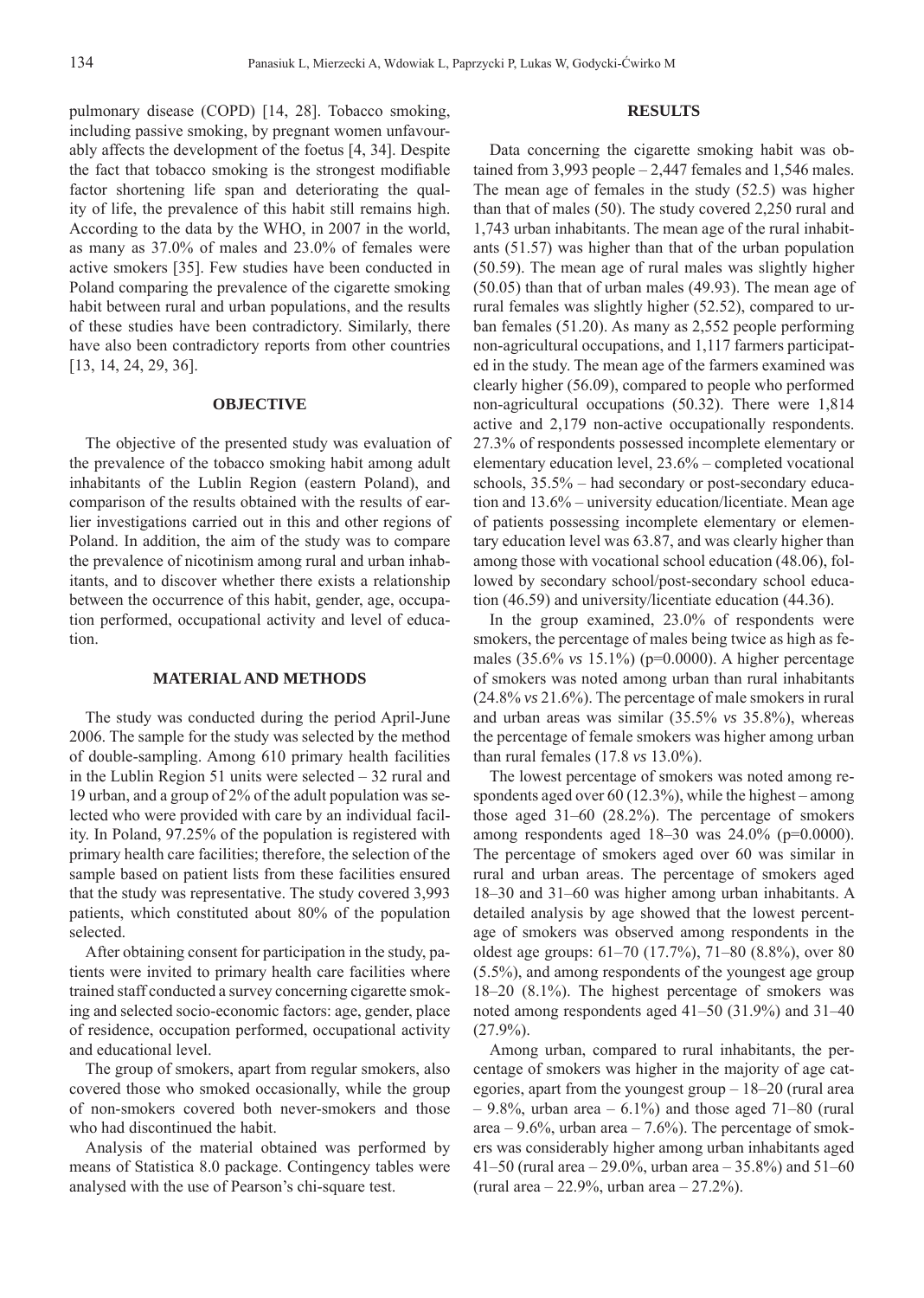

Figure 1. Prevalence of cigarette smoking habit with consideration of respondents' gender and place of residence.

While comparing the prevalence of the cigarette smoking habit among farmers and respondents performing nonagricultural occupations, it was noted that the percentage of smokers was lower among farmers than non-farmers (20.1 *vs* 23.3%). This difference was much clearer when making a comparison from the aspect of the occupation performed among rural inhabitants (farmers – 19.7%, nonfarmers  $-24.5%$  of smokers).

The highest percentage of smokers was observed among respondents who were occupationally active, compared to those non-active (28.0 *vs* 18.9%).

A significant relationship was observed between the respondents' level of education and prevalence of the cigarette smoking habit, both among rural and urban inhabitants (p=0.0000). The lowest percentage of smokers was noted among those with the highest education level (16.9%), and those with the lowest level of education (18.1%). The highest percentage of smokers was found among respondents



**Figure 3.** Prevalence of cigarette smoking habit with consideration of respondents' education level and place of residence.



**Figure 2.** Prevalence of cigarette smoking habit with consideration of respondents' age and place of residence.

with vocational education (32.8%). In all categories of education, the percentage of smokers was higher among urban than rural inhabitants.

### **DISCUSSION**

Since the 70s of the twentieth century, the percentage of smokers among the Polish population has been the highest in the world. At the beginning of the 80s, in some social and age groups, this percentage reached even 70–80% among males and 40–50% among females [23, 29]. As a result of health-promoting campaigns which have been organized since the beginning of the 90s, as well as adopted legislative solutions, State programmes, training courses for family physicians with respect to managing smokers, and a constant increase in the prices of tobacco products, significant changes took place in attitudes towards tobacco smoking [15, 17, 18, 20]. According to the Multicentre All-Polish Studies of Population Health (in Polish WOBASZ) in 2005, in Poland, 42.0% of males and 25.0% of females were smokers; in the Lublin Region – 42.0% of males and 23.0% of females [24]. Other sources for the years 2006– 2007 estimated that the habit concerned 28.2–29.0% of the adult Polish population [29]. Previous studies performed in the Lublin region also indicated a higher percentage of smokers. In the study conducted in 2006, the percentage of male smokers was 45.5%; however, the selection of the sample was not of a random character [36]. Other studies carried out in the Regions of Łódź and Lublin indicated that 40% of males and 28% of females were smokers; however, the respondents were only those occupationally active, and, as confirmed also by the presented study, the percentage of smokers in this group was higher [13].

Own studies showed that the percentage of smokers (23.0%) was lower than that reported in earlier studies, and was similar to that in American society (23.5%), lower than in Italy (29.0%), but higher than in Sweden (18.0%)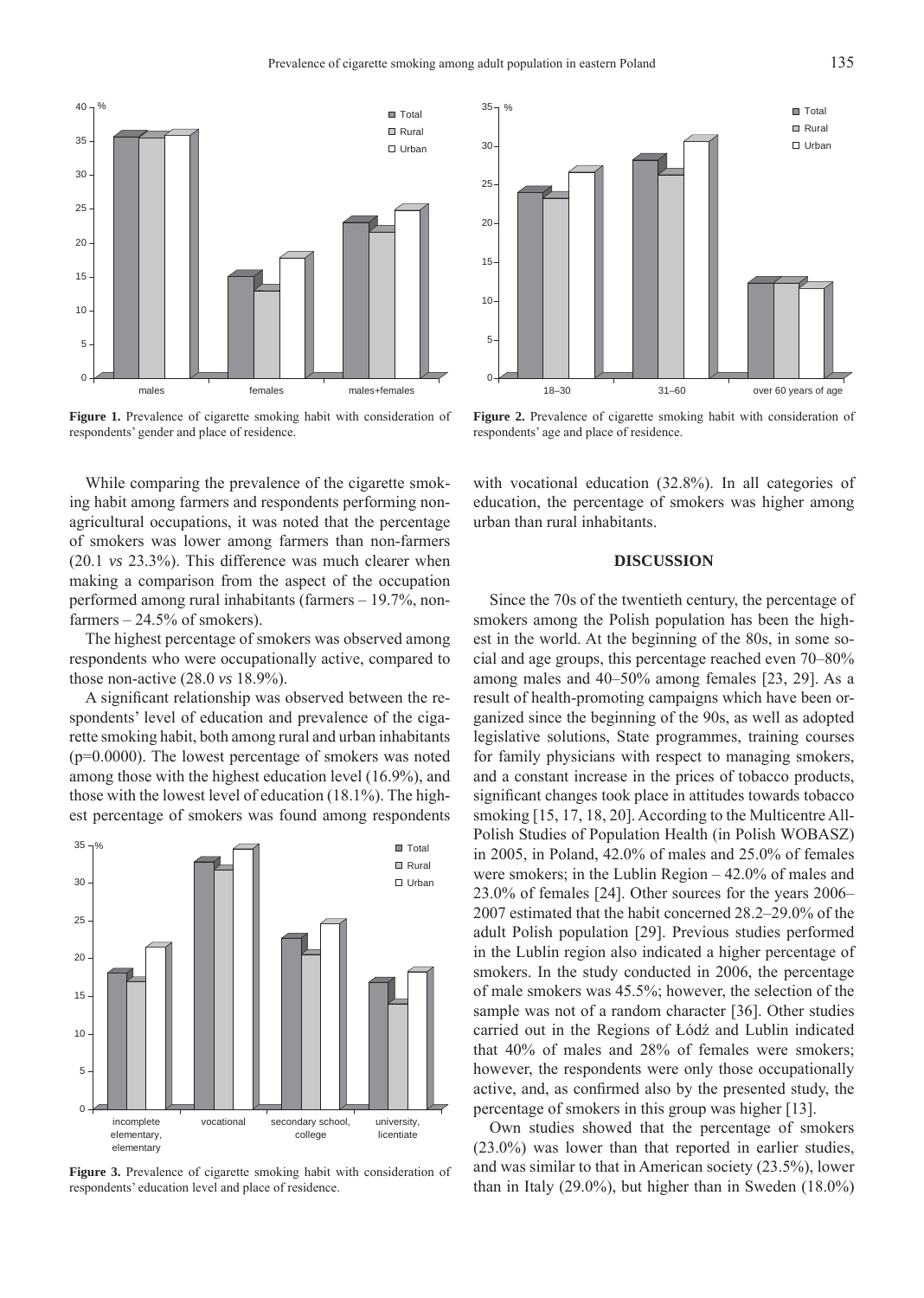$[5, 10]$ . The results obtained, on the one hand, confirm positive trends which have been observed in Poland since the beginning of the 90s, but on the other hand, may indicate the significant role of the economic factor because the Lublin Region belongs to the poorest regions in Poland and in the whole European Union. The percentage of smoking males was about twice as high as that of females, which is in accordance with the results of other Polish studies, and the observations by Finnish and French researchers [3, 10]. The trend noted in the United Kingdom and United States, where the percentage of smoking females is close to that of males, was not observed in our study [28].

A higher percentage of smokers among urban than rural inhabitants is consistent with observations made in the Kraków Region, and with reports from Germany, Russia, Ukraine, and Italy, which indicate that the prevalence of nicotinism is greater among the urban population [6, 8, 21, 32]. However, this differs from the situation in some other countries, e.g. Canada, where the percentage of smokers is higher among the rural population [14]. The results of single studies from Poland also indicate a higher prevalence of nicotinism among the rural population [16].

The epidemiological situation concerning tobacco smoking in the Lublin Region is different than that pertaining to other risk factors of cardiovascular diseases, such as obesity and abdominal obesity. Both obesity and abdominal obesity are significantly more often observed among the rural population (25.9% *vs* 19.9% and 54.0% *vs* 48.4%, respectively) which, despite a lower prevalence of nicotinism, may significantly affect the epidemiological situation concerning cardiovascular system diseases [22].

No statistically significant differences were noted between the percentage of male smokers in rural than urban areas, while the percentage of urban female smokers was higher than that of rural female smokers. An analysis of the prevalence of nicotinism among females carried out in the Baltic countries also showed that in all these countries (except Estonia), the habit is more prevalent among urban than rural females [11]. In the 70s of the twentieth century in Poland, the percentage of female smokers in the cities was nearly twice as high as that of rural female smokers, which resulted primarily from a low prevalence of the habit among rural female farmers [29]. The data obtained in the presented study indicate a decreasing tendency in the difference between the percentage of female smokers in urban and rural areas.

The highest percentage of smokers observed among respondent aged 31–60, both in urban and rural areas, was consistent with the results of other studies. The abovequoted Polish studies show a slightly higher percentage, compared to that obtained in own studies, of smokers aged 40–59, while the percentage of smokers aged over 59 was similar to that observed among people over 60 [16]. Earlier Polish studies confirmed that the highest percentage of smokers among the Polish population concerned people aged 31–44 [37]. The lowest percentage of smokers was noticed among the youngest respondents (18–20), which may result from economic reasons and/or the effectiveness of prophylactic actions targeted towards this age group. The low prevalence of the habit in the oldest age group may be explained by both economic reasons and their usually poorer health situation. In the majority of age categories, a higher percentage of smokers was observed among urban than rural inhabitants. An especially great difference was noted between respondents aged 41–50.

The division of the total number respondents into farmers and non-farmers showed a lower percentage of smokers in the first group. Also in the group of rural inhabitants a higher percentage of smokers was observed among those performing non-agricultural occupations. The lowest prevalence of cigarette smoking noted among farmers probably results from a higher mean age in this occupational group; however, it may also be the effect of poorer health and economic situations.

Occupationally active respondents were smokers more often than those non-active, among both rural and urban inhabitants. Although the percentage of smokers among occupationally active rural and urban inhabitants was similar, it is noteworthy that that percentage was higher among non-active occupationally urban inhabitants. It seems that, apart from co-existing health problems, the economic reasons played a dominant role because those who were non-active occupationally, especially in rural areas, are the worst off – a large part of the group of those non-active occupationally are people at retirement age, and those with decisions made concerning invalidity group of degree of disability.

Many researchers indicate the relationship between respondents' education level and the occurrence of the cigarette smoking habit [12, 13, 16, 17]. They draw attention to the fact that patients with a lower education level more often become addicted. The results obtained confirm the relationship between the level of education and prevalence of the cigarette smoking habit. The lowest percentage of smokers was noted among those with university/licentiate education. The low prevalence of the cigarette smoking habit observed among patients with the lowest education level could be explained primarily by a considerably higher mean age in this group, and also associated with their poorer health situation and lower material standard. The percentage of smokers among people with higher education level was lower than that reported in earlier studies, which indicates the maintenance of a positive trend observed in this group in the 90s of the twentieth century. According to the results of other studies, the group which is most exposed to the hazardous effect of tobacco smoking remain those with vocational education [29].

The Lublin Region is among those where the average life span is the shortest in Poland, with the smallest increase in average life span observed during the period 1991–2004 [20]. It seems that a further decrease in the prevalence of the cigarette smoking habit may result in a significant improvement of the health situation in this area.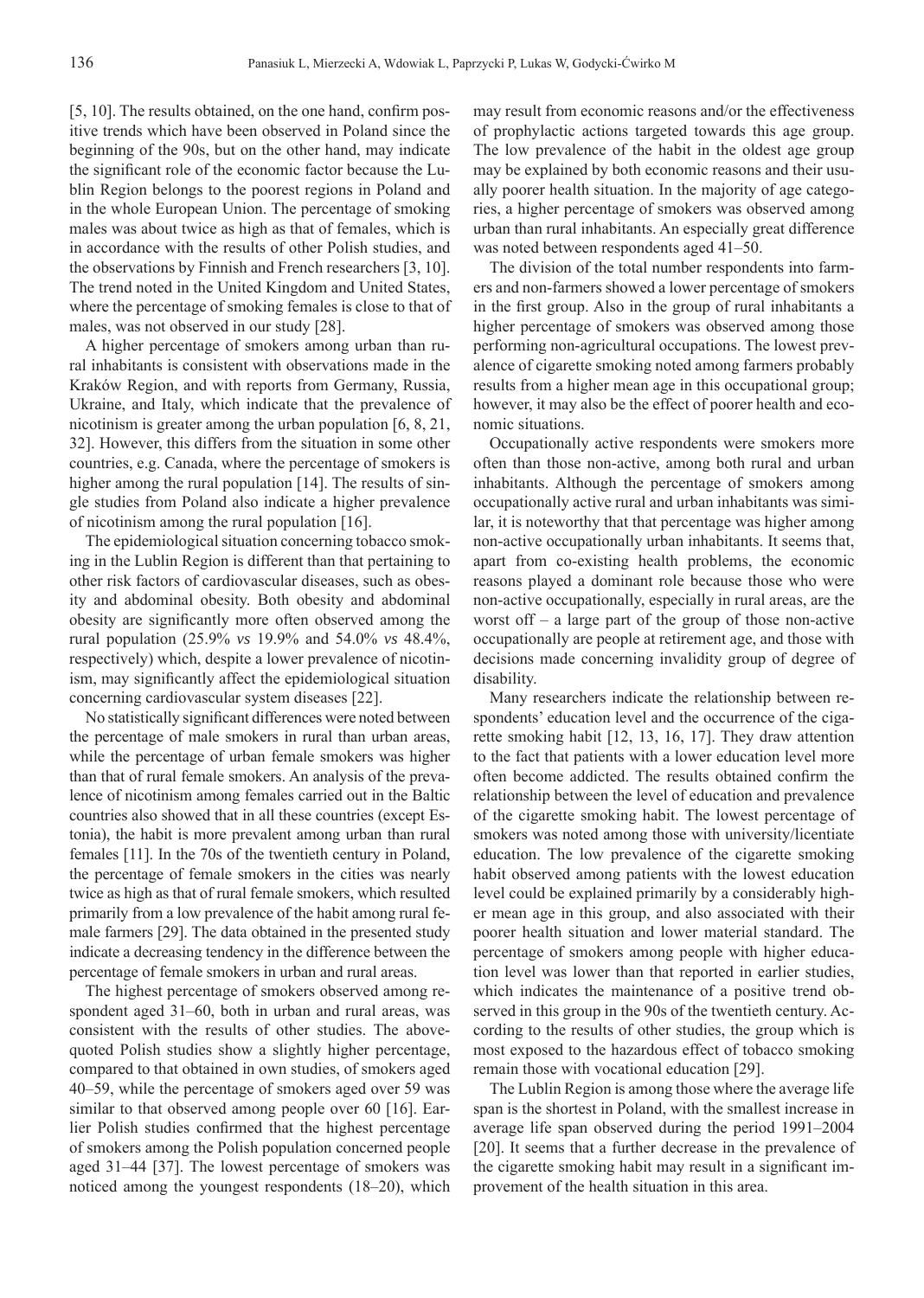#### **CONCLUSIONS**

1. The data obtained indicate that the prevalence of the cigarette smoking habit among the population of the Lublin Region is lower than that reported in former studies.

2. The percentage of smokers among urban inhabitants was higher than the rural population. This resulted mainly from a higher percentage of female smokers in urban than rural areas; while the percentages of urban and rural male smokers were similar. Although the percentage of female smokers was higher in urban than rural areas, this difference was clearly smaller than that observed several or several dozen years ago.

3. The highest percentage of smokers was noted among those aged 41–50, while this percentage was the lowest among the youngest and the oldest respondents.

4. The percentage of smoking farmers was lower than those who performed non-agricultural occupations, which was also observed among rural inhabitants.

5. People who were occupationally active were smokers more often than those who were non-active.

6. The lowest percentage of smokers was noted among respondents who possessed the highest education level, whereas the highest percentage was among those with vocational education.

#### **REFERENCES**

1. Ahrens W, Jockel KH, Patzak W, Elsner G: Alcohol, smoking and occupational factors in cancer of larynx: a case control study. *Am J Ind Med* 1991, **20**, 477–493.

2. American Cancer Society: Cancer Facts and Figures 2004. American Cancer Society, Atlanta 2004.

Baumann M, Spitz E, Guillemin E, Ravaud JE, Choquet M, 3. Falssard B, Chau N, Group L: Associations of social and material deprivation with tobacco, alcohol, and psychotropic drug use, and gender: a population-based study. *Int J Health Geogr* 2007, **6**, 50–53.

4. Berthiller J, Sasco AJ: Smoking (active and passive) in relation on fertility medically assisted procreation and pregnancy. *J Gynecol Obstet Biol Reprod (Paris)* 2005, **34 (Spec. No 1)**, 3S47–3S54.

5. Centers for Disease Control and Prevention: *Tobacco use in the United States*. Available from: http://www.cdc.gov/tobacco/overview/tobus\_us.htm.

6. Crocetti E, Miccinesi G, Paci E, Cislaghi C: What is hidden behind urban and semiurban cancer incidence and mortality differences in central Italy? *Tumori* 2002, **88**, 257–261.

Ferlay J, Gautier P, Boniol M, Heanue M, Colombet M, Boyle P: 7. Estimates of the cancer incidence and mortality in Europe in 2006. *Ann Oncol* 2007, **18**, 581–592.

8. Gilmore A, Pomerleau J, McKee M, Rose R, Haerpfer CW, Rotman D, Tumanov S: Prevalence of smoking in 8 countries of the former Soviet Union: results from the living conditions, lifestyle and health study. *Am J Public Health* 2004, **94**, 2177–2187.

9. Goldstein L, Adams R, Alberts MJ, Appel LJ, Brass LM, Bushnell CD, Culebras A, DeGraba TJ, Gorelick PB, Guyton JR, Hart RG, Howard G, Kelly-Hayes M, Nixon JV, Sacco RL: Primary prevention of ischemic stroke: a guideline from the American Heart Association/American Stroke Association. *Stroke* 2006, **37**, 1583–1633.

10. Helakorpi SA, Martelin TP, Torppa JO, Patja KM, Kiiskinen UO, Vartiainen EA, Uutela AK. Did the Tobacco Control Act Amendement in 1995 affect daily smoking in Finland? Effects of a restrictive workplace smoking policy. *J Public Health* 2008, **30(4)**, 407–414.

Helasoja W, Lahelma E, Prättälä RS, Patja KM, Klumbiene J, 11. Pudule I, Kasmel A: Determinants of daily smoking in Estonia, Latvia, Lithuania, and Finland in 1994–2002. *Scand J Public Health* 2006, **34(4)**, 353–362.

12. Jha P, Peto R, Zatonski W, Boreham J, Jarvis MJ, Lopez AD: Social inequalities in male mortality, and in male mortality from smoking: indirect estimation from national death rates in England and Wales, Poland, and North America. *Lancet* 2006, **368**, 367–370.

13. Kaleta D, Makowiec-Dąbrowska T, Polańska K, Dziadkowska-Zaborszczyk E, Drygas W: Tobacco smoking and other negative lifestyle behaviors among economically active individuals. *Med Pr* 2009, **60**, 7–14 (in Polish).

14. Liem JJ, Kozyrskyj AL, Benoit CM, Becker AB: Asthma is not enough: continuation of smoking among parents with an asthmatic child. *Can Respir J* 2007, **14(6)**, 349–353

Lukas W, Godycki-Ćwirko M, Mierzecki A: *Prophylactic actions*  15. *in non-contagious diseases on the level of primary health care in Poland.* Zabrze 2009 (in Polish).

16. Maciejewski J, Bednarek M, Korzyński D, Zieliński J: Smoking habits in a family physician's practice. *Pneumonol Alergol Pol* 2009, **77**, 248–255 (in Polish)

17. Maniecka-Bryła I, Maciak A, Kowalska A, Bryła M: Prevalence of tobacco smoking among participants of the cardiovascular prophylactic program. *Med Pr* 2009, **60**, 109–115 (in Polish).

18. Mierzecki A, Gąsiorowski J, Miączyńska M: Brief antitobacco intervention as a tool for family doctor (general practitioners). *Pneumonol Alergol Pol* 2002, **70**, 216–222 (in Polish)

19. Morshed K, Szymański M, Siwiec K, Gołąbek W: Laryngeal cancer in farmers from Lublin region of Poland. *Ann Agric Environ Med* 2008, **15**, 13–19.

*National Health Programme for the years 2007–2015*. Annex to *20.* Decision No. 90/2007 by the Cabinet of 15 May 2007.

21. Nikodemowicz E: Environmental pollution with tobacco smoke – a threat to human health. Principles for prevention of tobacco smoking. *Folia Med Cracov* 1993, **34(1–4)**, 179–186 (in Polish).

22. Panasiuk L, Wdowiak L, Paprzycki P, Lukas W: Occurrence of overweight and obesity among adult rural population in eastern Poland. Relationship between obesity and selected socio-economic factors. *Ann Agric Environ Med* 2008, **15**, 149–152.

23. Piekoszowski W, Florek E: Tobacco in figures at the beginning of the new century. *Przegl Lek* 2006, **63**, 823–826.

Polakowska M, Piotrowski W, Tykarski A, Drygas W, Wyrzykowski 24. B, Pająk A, Kozakiewicz A, Rywik S: Tobacco smoking habit among Polish population. Results of the Multicentre All-Polish Studies of Population Health – WOBASZ programme. *Kardiol Pol* 2005, **63**, S626–S631.

25. Rehm J, Room R, Monteiro M, Gmel G, Graham K, Rehn N, Sempos CT, Frick U, Jernigan D: Comparative quantification of health risks. **In:** Ezzati M, Lopez AD, Rodgers A, Murray CIL (Eds): *Global and regional burden of disease due to selected major risk factors*. WHO, Geneva 2004.

26. Ries LAG, Eisner MP, Kosary CL, Hankey BF, Miller BA, Clegg L, Mariotto A, Feuer EJ, Edwards BK (Eds): *SEER Cancer Statistics Review, 1975–2001*. National Cancer Institute, Bethesda 2004. Available from: http://seer.cancer.gov/csr/1975\_2001.

27. Teo KK, Ounpuu S, Hawken S, Pandey MR, Valentin V, Hunt D, Diaz R, Rashed W, Freeman R, Jiang L, Zhang X, Yusuf S: INTER-HEART Study Investigators. Tobacco use and risk of myocardial infarcxtion in 52 countries in the INTERHEART study: a case-control study. *Lancet* 2006, **368**, 647–658.

28. Thompson NC, Chaudhuri R, Livingston E: Asthma and cigarette smoking. *Eur Resp J* 2004, **24**, 822–833.

29. Trzpil L, Gutowska J, Lusawa A, Raciborski F, Tomaszewska A, Borowicz j, Samel-Kowalik P, Walkiewicz A, Jakubik N, Marszałkowska J, Samoliński B: Comparison of the frequency of tobacco smoking in urban and rural areas – preliminary report of the study: Epidemiology of Allergic Diseases in Poland. *Probl Hig Epidemiol* 2007, **88 (Supl. 3)**, 67–69.

U.S. Department of Health and Human Services: *Targeting To-*30.*bacco Use: The Nation's Leading Cause of Death*. U.S. Department of